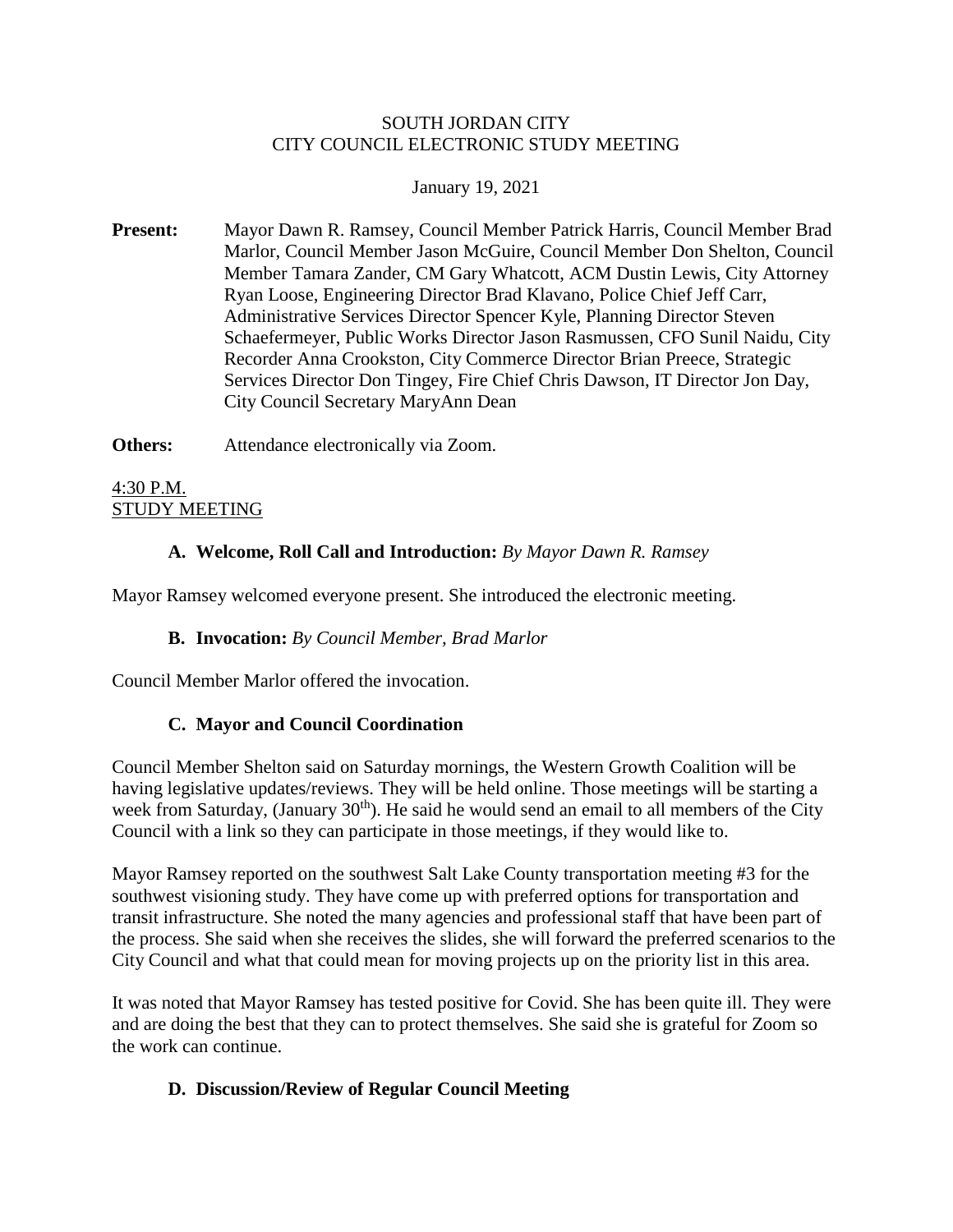Council Member Zander arrived at this point in the meeting.

The City Council reviewed the regular meeting agenda.

They discussed the police accreditation presentation planned in the regular meeting. CM Whatcott noted that during the audit committee, there were concerns raised about auditing the police department. This accreditation should assure them that those issues that were concerning were addressed. This is the completion of that audit.

Council Member Shelton noted that there were no adjustments to the revenue in the budget.

CFO Naidu said that is correct. He noted the only adjustment, which is an \$18,000 adjustment. He said a lot of the projects that the City Council has approved have not yet been completed so they need to carry forward the money for the projects. That accounts for nearly all of the adjustments with the exception of a \$3000 donation for special events and a reimbursement for public safety overtime. He said he hopes they don't see any revenue adjustments. He hopes they will be in alignment with the initial projected budget. He is not projecting a major drop in revenues. He said if there is a significant shortage and they won't be able to meet their expenditures, he would bring that forward. He is not projecting that to happen this fiscal year.

Mr. Naidu reviewed the budget amendment for the RDA.

**E. Presentation Item:** South Jordan Sub Areas Plan for Redwood Road Corridor and Jordan River Gateway

Planning Director Schaefermeyer reviewed the background information on this item. He said if there are not a lot of issues with the plan, they will bring it back to a public hearing. Olivia Cvetko, Logan Simpson, reviewed a prepared presentation (Attachment A).

Mayor Ramsey noted the Mulligans property and the surrounding area that is in the preservation area.

It was noted that Zions was contracted to do a study to help with this plan. Mr. Schaefermeyer said Zions is part of the consultant team to do the analysis, along with Logan Simpson. He said there have been concerns about the existing Smith's closing, but they have not closed yet. Currently, the easy answer from every developer is to add residential, but they asked Zions to keep in mind that residential is not the primary goal of the city for the Redwood Road Corridor.

Council Member Zander said the proposal for the northeast corner of 10600 South Redwood Road would level the existing McDonalds. Who owns that property? Mr. Schaefermeyer said this is just an idea, a concept, if the Smith's went away. The corner is not all owned by the same property owner.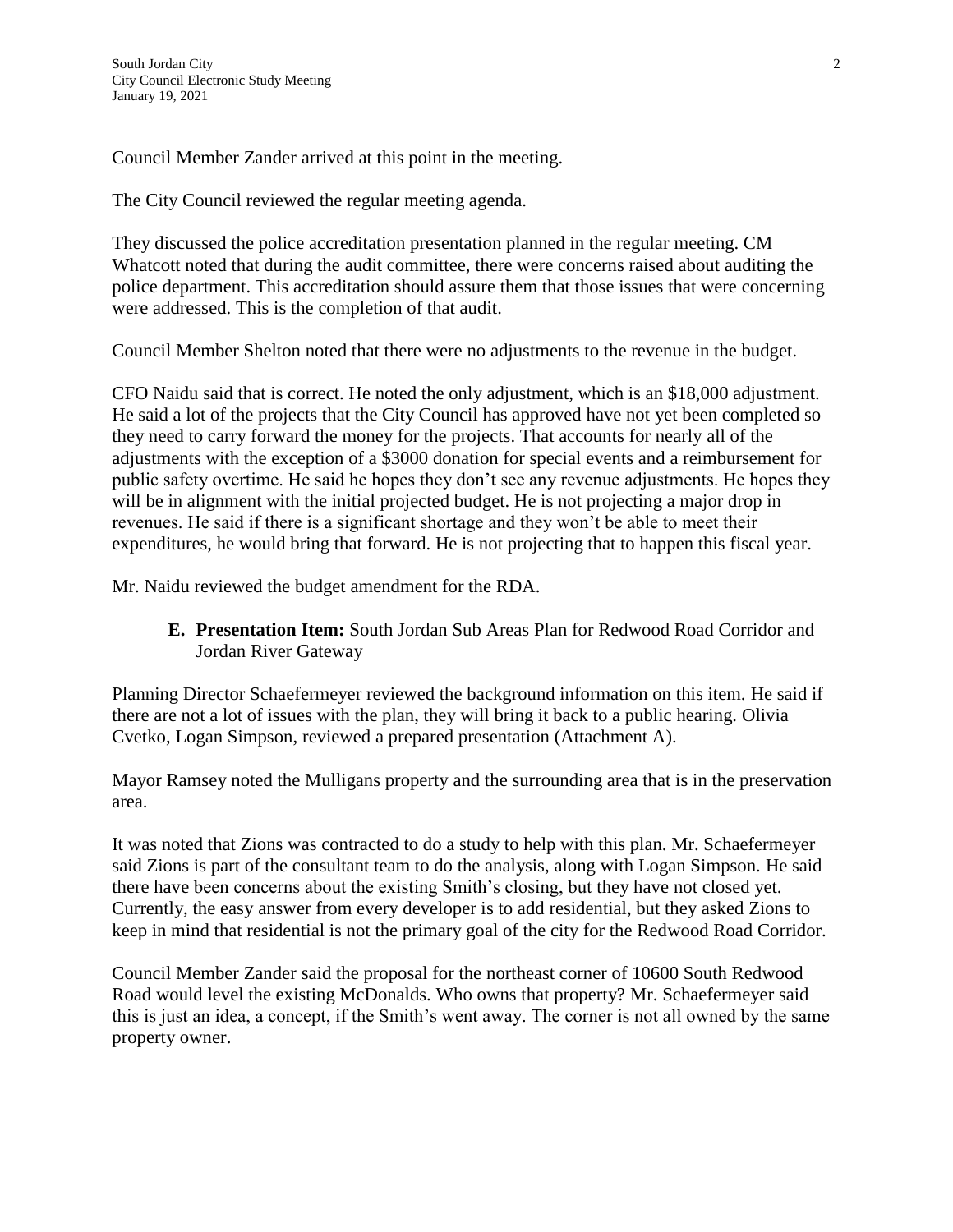Council Member Zander said if Smith's shuts down, that does not necessarily mean that McDonalds would shut down because they have different owners. Mr. Schaefermeyer said that is correct.

Council Member Zander asked if the idea is when areas develop, piece by piece, they can use the plan as a guideline so there is more continuity. Mr. Schaefermeyer said yes. He said there are guidelines in the Redwood Road plan. The illustration is what it could look like, with residential not being the preferred use.

Community Development Director Preece said it would take a major redevelopment project to develop that corner like the concept plan shows. He sees the existing commercial across the street being ripe for a redevelopment before Smiths. The big unknown is what will happen with Smiths. It would take a lot of incentives and money to redevelop the area where McDonald's is located.

Ms. Cvetko said the strategies in the plan are not to actively seek someone to do these developments. The strategies are to encourage infill development and to do office and retail where they can. Other strategies are to require street scape elements and upgrade intersections as development occurs.

Mr. Schaefermeyer referred to the goals for the corridor. They asked the consultants to focus on this corner, but they could have chosen other areas. If they change some of the goals in the plan, the concept plan would look different.

Mr. Schaefermeyer said this will allow staff to provide some concrete direction to developers interested in developing along Redwood Road.

Council Member Harris asked to what extent is the illustration available to the public? He said he does not want to offend a business owner if they see a business off the map. Mr. Schaefermeyer said it is on the city's website. He said each of the property owners have been notified about the plan. He said McDonald's is a hard property owner to get ahold of. He said Merit Medical is a major property owner along Redwood Road. They already have a development agreement for Merit Medical's plan.

Ms. Cvetko said they can add language to make it more clear that this is purely conceptual at this point. Mr. Schaefermeyer said they can change or remove an illustration if the City Council is uncomfortable. He said the illustration reflects the goals in the text.

Council Member Harris said it is unlikely that McDonald's is going anywhere and he does not feel they should wipe them off the map.

Council Member Marlor noted the renovations made in Holladay City. He said his business condominium is located in Holladay. Holladay City had some businesses shut down, and they decided to redo the area. The outcome was great. He said if something changes, they should be prepared to make changes and do what is in their best interest. He said he does not see